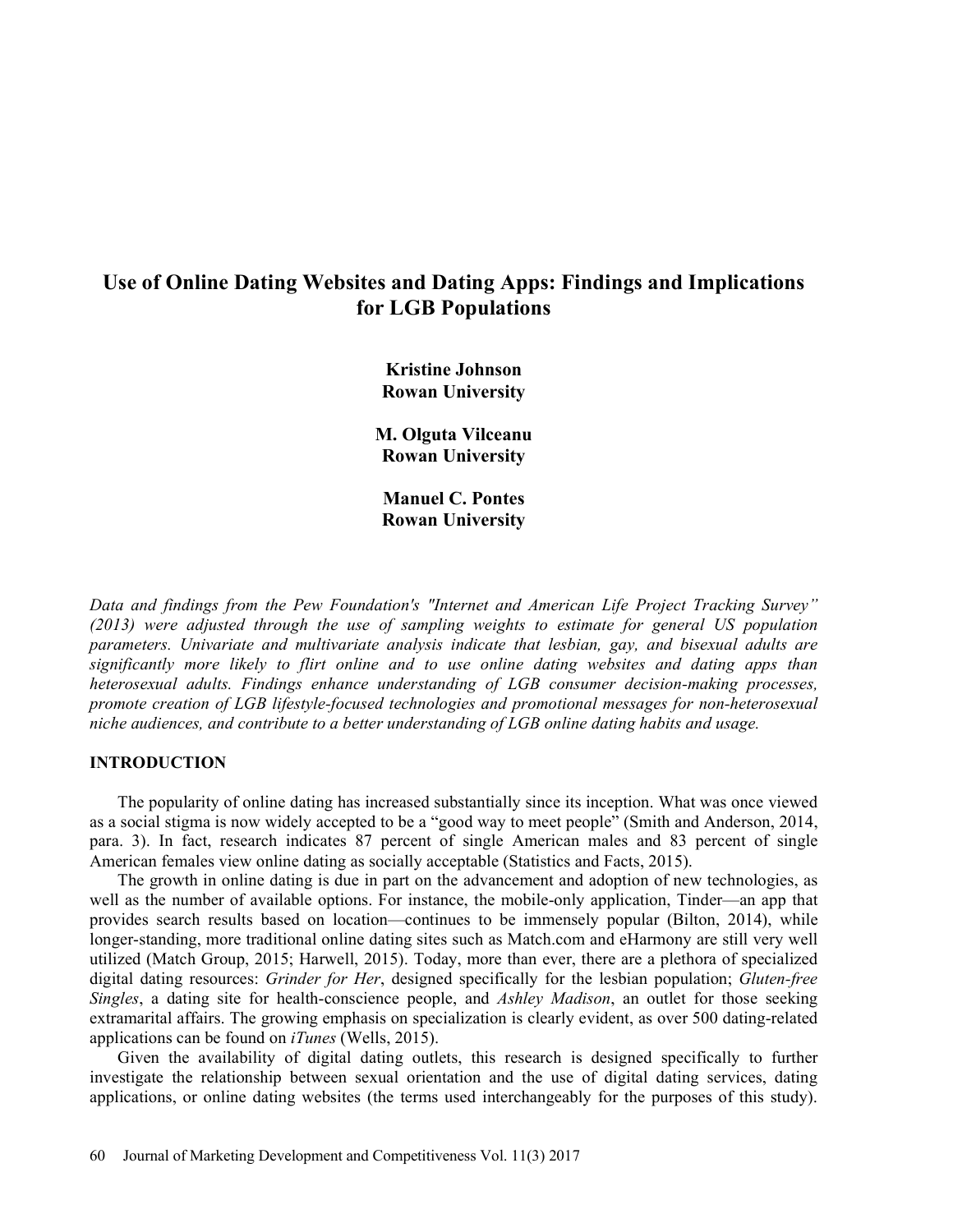Although scholars have researched digital dating among the LGBT (lesbian, gay, bisexual, and transsexual) populations, there remains a lack in the literature regarding LGBT adult use of these technologies in comparison to use of these technologies among heterosexual adults. Therefore, the results of this research may serve as a powerful springboard for further exploration of LGBT digital dating use and its associated implications, also from the perspective of individuals, groups, and various industries serving them, as well as the relationship between race/ethnicity and use of digital dating services.

# LITERATURE REVIEW

Previous research on online dating included both in-depth qualitative and extensive quantitative investigations for differences in attitudes, goals, and preferences of adults who engage in online dating (Alterovitz & Mendelsohn, 2009; Cali et al., 2013); the process of selecting and pursuing potential partners for romantic relationships (Blackhart et al., 2014; Finkel et al., 2012; Heino, Ellison & Gibbs, 2010); and the conceptualizing and analyzing self and others' presentation strategies (Couch  $\&$ Liamputtong, 2008; Geser, 2007; Guadagno & Sagarin, 2010; Hall et al., 2010; Lo, Hsieh & Chu, 2013). These studies focused on comparing concepts and strategies associated with online vs. offline dating. Participants tended to be Caucasian, white, heterosexual, and younger females.

These studies relied on respondents' self-reported ages and results often emphasized heteronormative concepts such as online dating women's preference for older male partners, and online dating men's preference for younger female partners. Even after accounting for deceptive self-presentation (declaring younger ages) and strategies to identify deceptive presentation in others' profile (looking for clues about true age), such generalizations raised the issue of applicability within non-heterosexual populations. After all, for a male-male match to work, at least half of the dating population must be interested in exploring potential relationships with partners same age or younger.

The cited research also compared online dating to 'traditional' or 'conventional' heterosexual dating, therefore falling on stereotypical gender roles in their exploration of participant values and attitudes. Unsurprisingly, female online daters appeared to be looking for male partners with 'status' (healthy and financially stable) and who could accommodate an 'active lifestyle,' while male online daters appeared to favor thin (rather than large-size), younger (by up to 15 years), sexually attractive and 'well maintained' female partners who could help shoulder household chores—a situation resembling the equity trade-off in the 'marriage mart' metaphor (Heino, Ellison  $&$  Gibbs, 2010). It remained to be seen what degree would these preferences be influenced by study participants' education and income level, and, furthermore, would such findings be reflected in the overall older adult population.

#### LGBT Dating Literature

The literature connecting LGBT populations and digital dating examined a variety of issues, such as the reasons male online daters start or stop using the smartphone app Grindr (Brubaker, Ananny, & Crawford, 2014). Identified as an app for gay men, Grindr enables users to find nearby men to chat, seek potential dates, or to pursue intimate encounters. The research suggests the app was viewed as time consuming and took time away from other activities, including work. It was viewed as a means for objectifying men—something some study participants found to be disconcerting. Along with this, respondents claimed to stop using the app because it was believed it would not lead to finding the type of mate users were interested in meeting. In other research, the same dating app was explored in terms of impression formation and self-presentation. Blackwell, Birnholtz, and Abbott (2014) found that cosituation—a combination of physical and virtual presence—impacts how we behave and feel. For example, one study respondent suggested the app can make "every space a potentially gay space"  $(p. 10)$ , even as users form impressions and judge potential partners from every piece of information provided (such as pictures, key words, personal interests and preferences). Profiles without photos, on the one hand, indicate lack of self-confidence, whereas full-body photos are perceived to be genuine and honest. By posting flattering photos, therefore, individuals can manage self-presentation in order to appear "hot" and appealing to potential dating partners.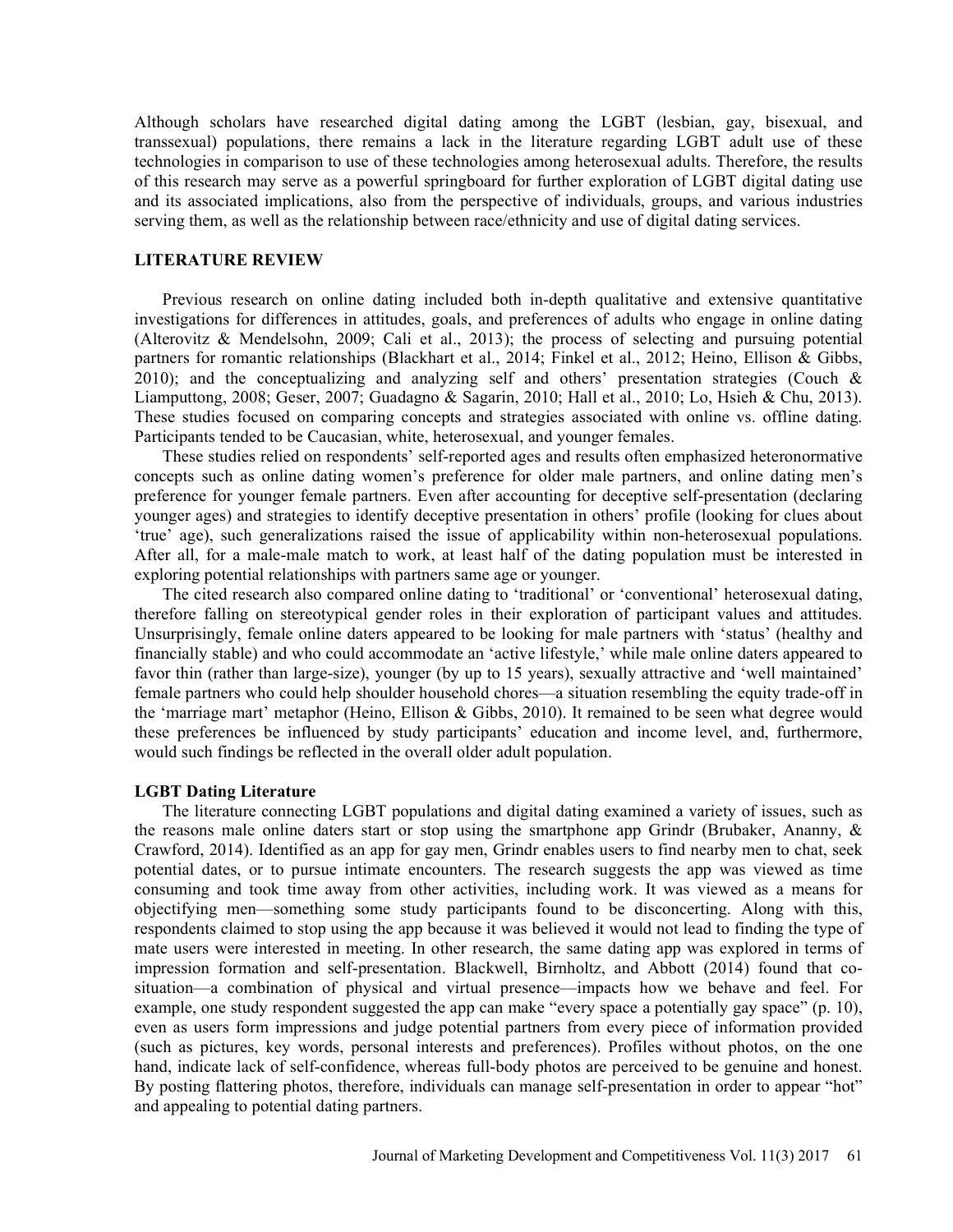This idea of using body image use as a tool to manage and judge self-presentation is also present in heterosexual male's perception of gay males' online dating profiles (Penney, 2014). Reinforcement of gender ideals or clichés may result in dating ads where "straight men" are searching for other "straight men" (Reynolds 2015), as well as the culture of creating and sharing of naked or semi-naked pictures for sexting and sexualizing in LGBT populations (Albury & Byron, 2014).

Interest in LGBT and online dating research dates back to the early 2000s, if not earlier, when a variety of services and websites began to target niche populations (Ridinger, 2005). In an investigation of how gay and bisexual men meet their partners, Prestage and colleagues (2015) gathered data from over 4,000 Australian males who met their partners online and preferred online dating to other methods of seeking dates and romantic partners. In their study, older men also used the Internet to meet significant others, thus indicating online dating is not always primarily used by younger men, as many had assumed. Overall, digital outlets were found to be used for pursuing both long-term romantic partnerships and casual sexual encounters.

#### **HYPOTHESES**

While previous researchers have examined LGBT use of online dating, there is not much information comparing the extent of use of online dating services among heterosexual vs. LGBT adults. One of the advantages of using online dating services is self-identification of sexual orientation, interests, and availability—something not easy to ask or identify when seeking casual or long-term sexual encounters. Studies selecting participants from the databases of online dating service users tend to include early adopters of online dating options who are confident and comfortable communicating with an individual without facing judgmental implications. Given the proliferation of LGBT dating websites and apps, it is arguably imperative to further examine the use of these sites in order to gain an understanding of LGBT consumer groups, from both a personal and marketing perspective. Given the limitation of the original dataset collected by the Pew Foundation's "Internet and American Life Project Tracking Survey," this study will focus primarily on lesbian, gay, and bisexual populations (LGB).

This study proposed the following hypotheses:

H1: Online flirtation is significantly more likely among LGB adults than among heterosexual adults. H2: The use of online dating services is significantly more likely among LGB adults than among heterosexual adults.

#### **METHODS**

#### Data Source and Subjects

For this research, we used data collected by the Pew Foundation's "Internet and American Life Project Tracking Survey" conducted in Spring 2013 (Smith & Duggan, 2013). The data were obtained from telephone interviews with a nationally representative sample of adults (ages 18 or older) living in the continental US ( $n=2.252$ ). Interviews were conducted by landline ( $n=1,125$ ) and cellphone ( $n=1,127$ ). Sampling weights were provided in the dataset (Smith & Duggan, 2013), and were used for the estimation of population parameters (Lumley, 2014).

#### Variables

The two dependent variables that are the focus of this study are whether the respondent 1) Ever flirted online and 2) Ever used an online dating site or mobile dating app. The use of an online dating site or mobile dating app was measured by two questions, a) Ever used an online dating site, and, b) Ever used a mobile dating app. Respondents, who answered – yes - to either question, were coded as having ever used a dating website or app.

The two independent variables of primary interest for this study are 1) Sexual Orientation (Lesbian/Gay/Bisexual or Straight), 2) Race/Ethnicity (Non-Hispanic White, Non-Hispanic Black, Hispanic, Non-Hispanic Other). The other covariates used for multivariate logistic regression are, 1)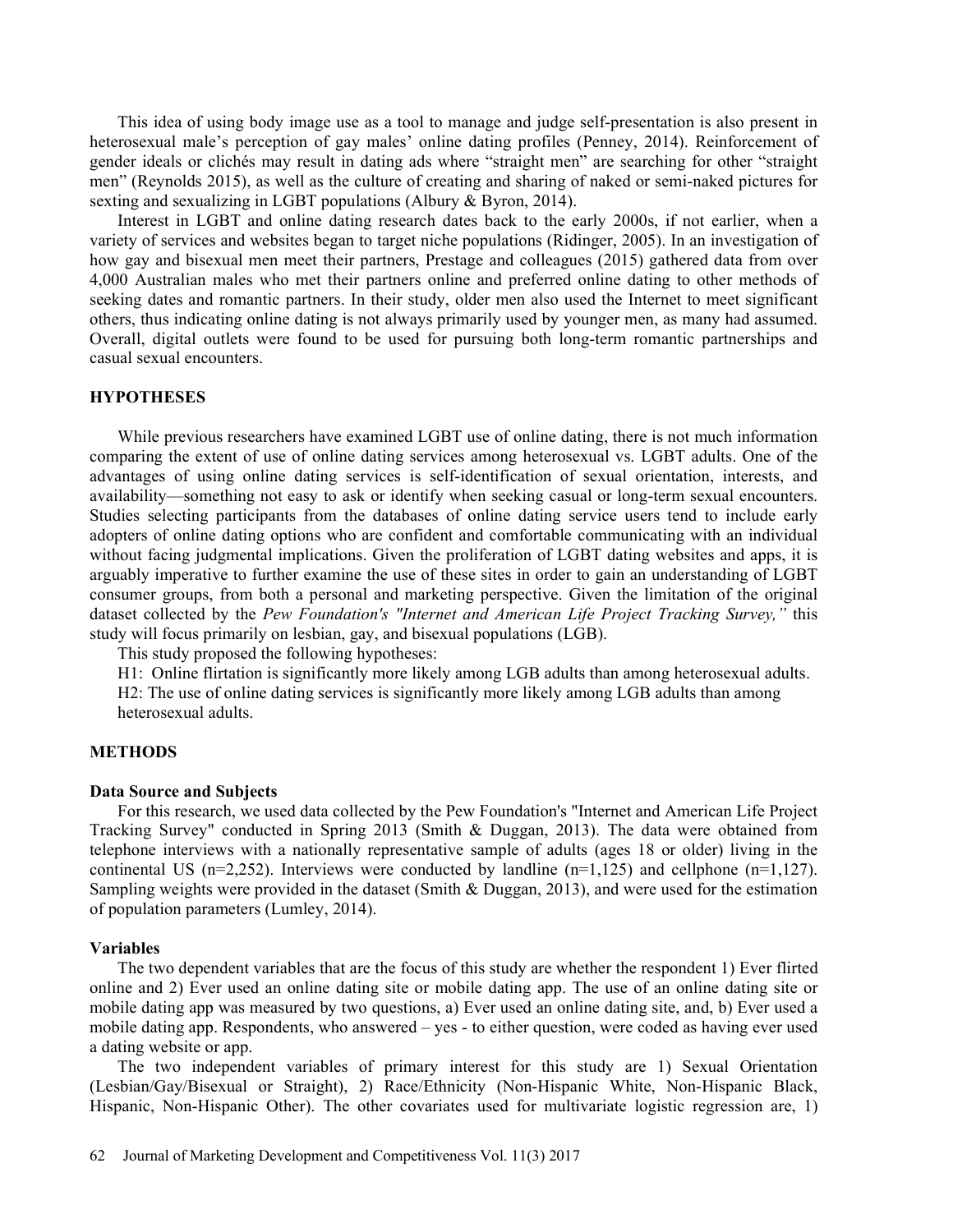Relationship Status, 2) Sex (Men, Women), 3) Education (At least some college education, No college education), and 4) Household Income  $(0-29K, 30-74K,$  and  $75K$  or more). Respondents' relationship status was coded into 4 levels based upon a) the length in years of their current relationship (0-5 years, 6 years or more) and b) whether they were currently looking for a relationship (No, Yes) (Table 1).

#### Statistical Analyses

Since the Pew survey data have sampling weights, specialized software are needed to incorporate the sampling weights for estimation of population parameters. The estimates in this paper were produced using R (R Core Team, 2014) and the survey package for R (Lumley, 2004, 2014). For this research we used both univariate and multivariate logistic regression.

#### Results

Relationship Status. Results displayed in Table 1 showed that respondents who were not in a current relationship but were actively looking for a relationship were most likely to have flirted online (46.5%) or to have used a dating website or app (37.6%). Relative to this group, the likelihood of online flirtation was significantly lower among persons who were not in a relationship and not currently looking for a relationship (18.1%, t=-6.07, p<0.01) and among persons who were in a relationship for six or more years  $(8.7\%$ , t=-9.43, p<0.01) and non-significantly lower among persons who were in a relationship for five years or less (42.5%,  $t=-0.72$ ,  $p>0.40$ ). Relative to respondents who were not in a current relationship but were actively looking for a relationship, the likelihood of using a dating website or app was significantly lower among persons who were in a relationship for five years or less (20.9%,  $t=-3.36$ ,  $p< 0.01$ ), among persons who were not in a relationship and not currently looking for a relationship  $(10.4\%, t=.6.72)$ ,  $p<0.01$ ) and among persons who were in a relationship for six or more years (2.9%,  $t=-10.21$ ,  $p<0.01$ ). See Table 1.

| <b>Current Relationship Status</b> |                |                             | Ever                  |           | Ever                       |            |
|------------------------------------|----------------|-----------------------------|-----------------------|-----------|----------------------------|------------|
| In a                               | Looking For    | Lenath of                   | <b>Flirted Online</b> |           | Used Dating Website or App |            |
| Relationship                       | A Relationship | <b>Current Relationship</b> | $%$ (SE)              |           | $%$ (SE)                   |            |
| Yes                                | Not Asked      | 6 or more years             | $8.7(1.07)^{**}$      | $-9.43**$ | 2.9(0.62)                  | $-10.21**$ |
| No                                 | Nο             | Not Asked                   | $18.1 (1.76)^{**}$    | $-6.07**$ | $10.4(1.36)$ **            | $-6.72$    |
| Yes                                | Not Asked      | $0 - 5$ years               | 42.5(2.87)            | $-0.72$   | $20.9(2.40)$ **            | $-3.36**$  |
| No                                 | Yes            | Not Asked                   | $46.5(4.77)^{**}$     | Ref       | $37.6(4.62)^{4}$           | Ref        |

Table 1: Percentage of Adults Who Have Ever Flirted Online or Ever Used a Dating Website or App by Relationship Status

% = perceptage of US adults within group who have ever flirted online or ever used a dating website or app, SE=Standard error of estimate, t=t statistic, Ref=Reference group, significance levels: \*=p<0.05, \*\*=p<0.01.

Sexual Orientation and Race/Ethnicity (Multivariate Analyses). Results showed that lesbian, gay, or bisexual adults were significantly more likely than heterosexual adults to have flirted online (56.2% versus 19.9%,  $t(U)=5.86$ ,  $t(M)=4.24$ ,  $p<0.01$ ), and to have used a dating website or app (29.8% versus 10.5%,  $t(U)=3.33$ ,  $t(M)=2.61$ ,  $p<0.01$ ) (See Table 2). Univariate analyses showed that online flirtation was significantly more likely among non-Hispanic blacks (27.2%) than among non-Hispanic whites  $(18.8\% , t=2.43, p<0.05)$ ; multivariate analysis showed that this difference was marginally significant  $(t=1.90, p<0.10)$ . All other effects of race/ethnicity were non-significant.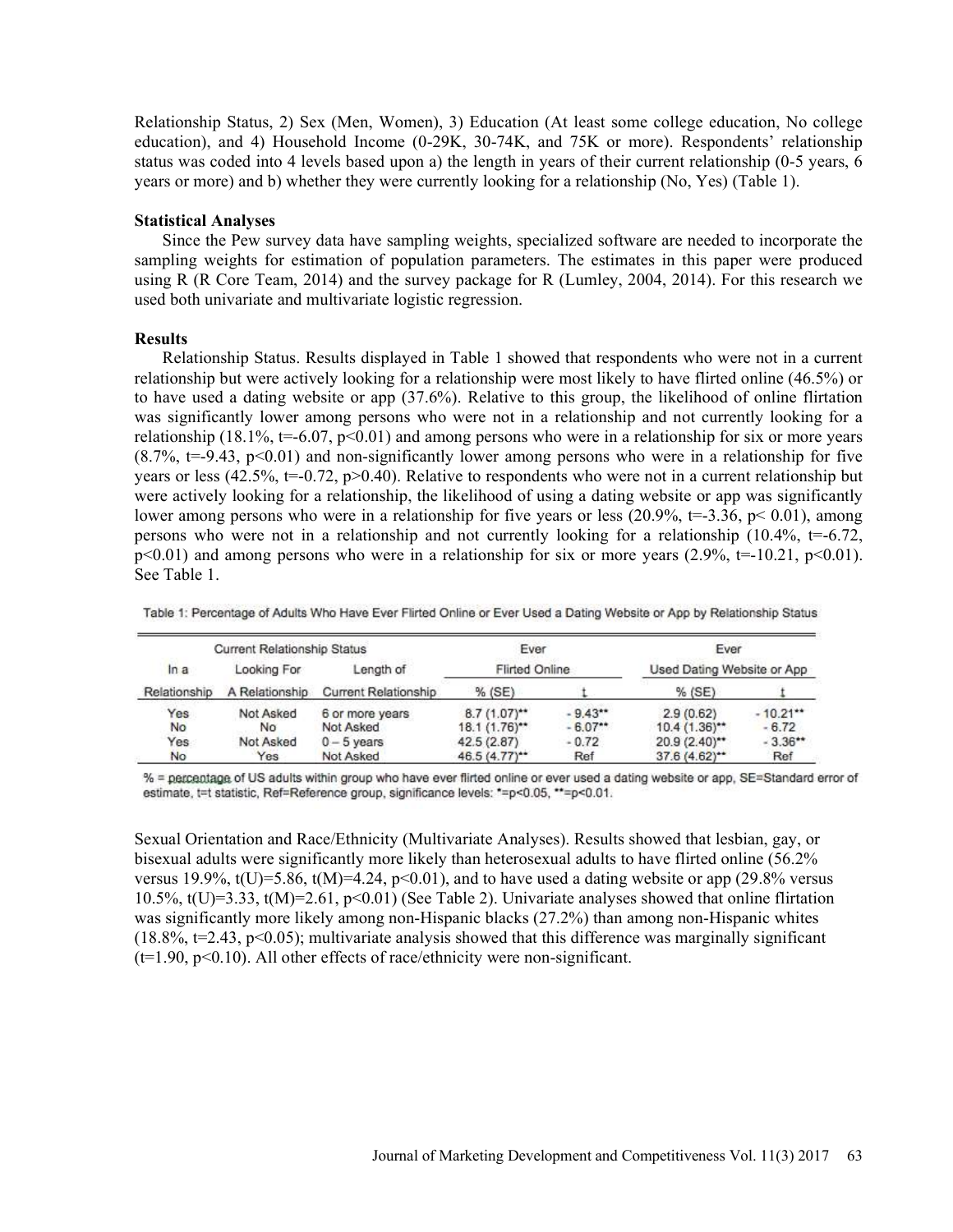| Table 2: Percentage of US Adults Who Have Ever Flirted Online or Ever Used a Dating Website or App |  |  |  |
|----------------------------------------------------------------------------------------------------|--|--|--|

|                                 |                                                                                  | Univariate                                              |                            | <b>Multivariate</b>                          |                                                 |
|---------------------------------|----------------------------------------------------------------------------------|---------------------------------------------------------|----------------------------|----------------------------------------------|-------------------------------------------------|
|                                 | Group                                                                            | $%$ (SE)                                                | t(U)                       | $\beta$ (SE)                                 | t(M)                                            |
| Ever Flirted Online             |                                                                                  |                                                         |                            |                                              |                                                 |
| Sexual Orientation              | LGB<br>Heterosexual (Ref)                                                        | 56.2(6.10)<br>19.9 (1.05)                               | $5.86**$                   | 1.31(0.31)                                   | $4.24**$                                        |
| Race/Ethnicity                  | Non-Hispanic Other<br>Hispanic<br>Non-Hispanic Black<br>Non-Hispanic White (Ref) | 20.6 (4.01)<br>21.9(2.76)<br>27.2 (3.25)<br>18.8 (1.19) | 0.43<br>1.03<br>$2.43*$    | 0.19(0.32)<br>0.33(0.21)<br>0.43(0.23)       | 0.59<br>1.53<br>1.90+                           |
| Ever Used Dating Website or App |                                                                                  |                                                         |                            |                                              |                                                 |
| Sexual Orientation              | LGB<br>Heterosexual (Ref)                                                        | 29.8 (5.74)**<br>10.5(0.80)                             | 3.33                       | 0.99(0.38)                                   | $2.61**$                                        |
| Race/Ethnicity                  | Non-Hispanic Other<br>Hispanic<br>Non-Hispanic Black<br>Non-Hispanic White (Ref) | 8.1(2.65)<br>8.0(1.83)<br>12.3(2.42)<br>11.4 (0.97)     | $-1.17$<br>$-1.64$<br>0.35 | $-0.37(0.47)$<br>$-0.47(0.31)$<br>0.09(0.28) | <b>CONSTRUCTS</b><br>$-0.80$<br>$-1.53$<br>0.33 |

% = perceptage of US adults within group who have flirted online or used a dating website or app, SE=Standard error of estimate, t(U) = univariate t statistic, β = logistic regression coefficient, SE=standard error, t(M)=multivariate t statistic, significance: +=p<0.10, \*=p<0.05, \*\*=p<0.01.

Note: The other variables included in the multivariate logistic regression model were relationship status (see Table 1), sex, income level, and education level.

#### **Discussion**

The results confirm the two hypotheses: 1.) online flirtation is significantly more likely among LGB adults than among heterosexual adults, and 2.) the use of online dating services is significantly more likely among LGB adults than among heterosexual adults. While marketing and advertising efforts focus on more commonly known dating websites such as Match.com and eHarmony, the findings suggest there is an untapped market among LGBT persons who use online dating websites and apps. Knowledge of this may enable advertisers to focus on digital marketing tactics designed to attract specific non-heterosexual niche audiences. This is especially powerful given the availability of lifestyle digital dating resources (such as Bumble, Her, and Hinge for lesbians and Grindr and Manhunt for gay men). Although sometimes debated, aspects of this market are known to be affluent. This can further appeal to researchers given the noted spending power of these individuals. The study findings can also serve as a stepping stone for exploring new ways to study LGBT consumer habits. In fact, one may argue there are a multitude of digital dating outlets inquiries that could be examined more in-depth. These could include but are certainly not limited to an examination of the benefits of LGBT dating sites; attitudes toward available resources; gratifications and purpose of use, and time spent using these technologies. Researchers may also want to examine LGBT user perceptions of dating websites versus dating applications. Studies concerning LGBT flirting habits (i.e., texting, social media, email, other) may also be beneficial.

Aside from this, research suggests Non-Hispanic blacks (race only, not identified as LGBT) are slightly more likely to flirt online than Non-Hispanic whites. This too, arguably, warrants deeper exploration. For instance, which online resources are most used by this particularly segment and why? Again, a variety of questions could be asked in order to dig deeper and learn more about this finding. The same can also be said for those looking for a relationship (not identified as LGBT), as the research suggests these individuals are more likely to flirt online and use online dating websites.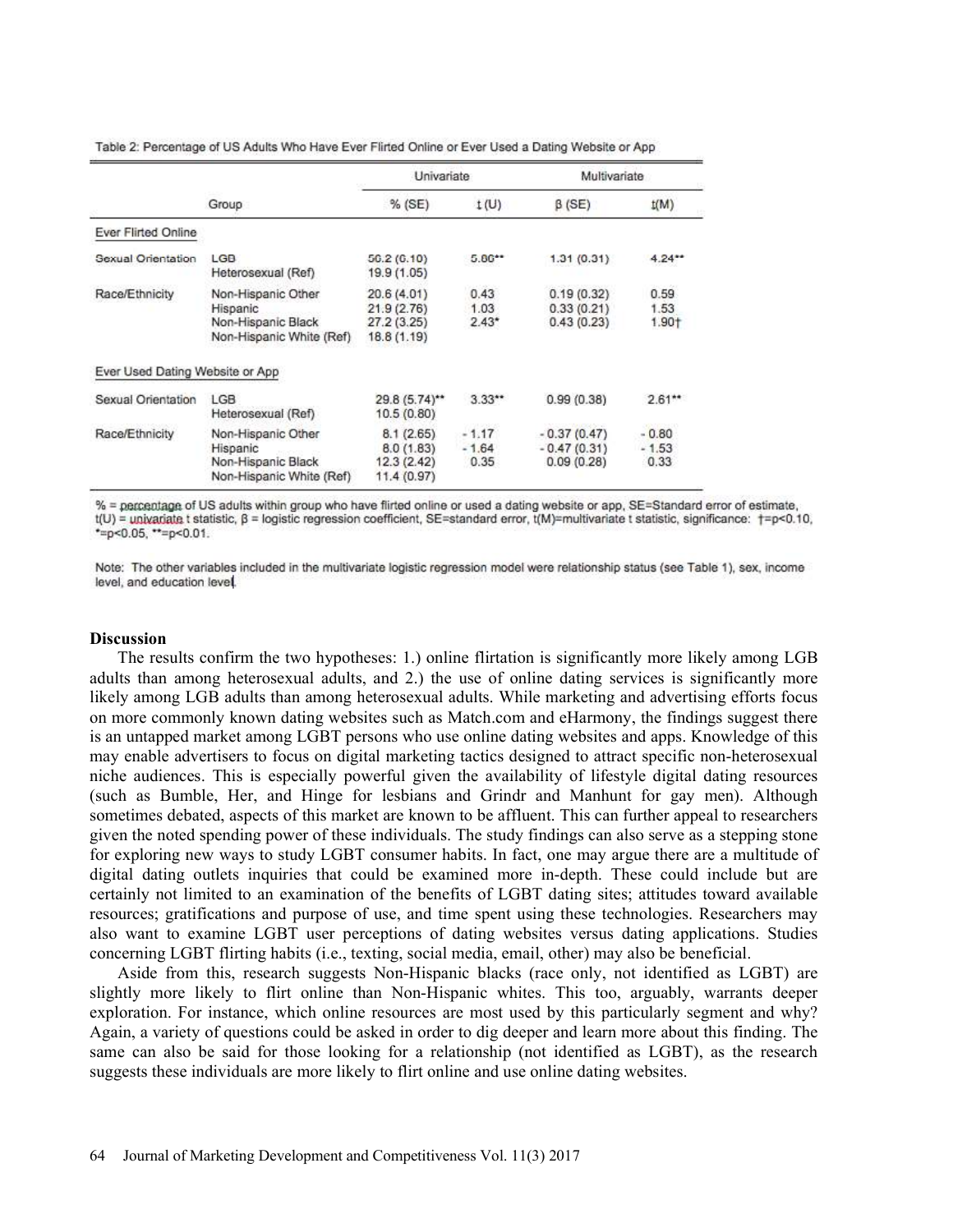From a LGBT consumer perspective, a greater understanding of how and why people use these digital dating resources can create a marketing environment where the messages are meaningful and useful. This in turn can be advantageous for users in order to assist with decision-making processes help fuel the creation of other LGBT lifestyle-focused technologies.

#### LIMITATIONS

The data from this study does not include responses from transgender individuals. It may be possible there were not enough self-reported respondents from this particular group. If this was the case, it may be an indicator that other methodologies may be more suitable to further understand individual segments of the LGBT population.

## **CONCLUSION**

Study findings indicate lesbian, gay, and bisexual adults are significantly more likely to flirt online and to use online dating websites and dating apps than heterosexual adults. Implications include opportunities to assist with LGBT consumer decision-making processes, the creation of meaningful and useful promotional messages, and an indication for further development of LGBT lifestyle-focused technologies.

## ENDNOTES

- 1. The Pew data from which this study is based includes data provided by only lesbian, gay and bisexuals adult participants.
- 2. Although study findings are based solely on LBG data, is is arguably advantageous to apply the implications to the LGBT population.

### **REFERENCES**

- Albury, K., & Byron, P. (2014). Queering sexting and sexualisation. Media International Australia (153), 138-147.
- Alterovitz, S. S.-R. & Mendelsohn, G.A. (2009). Partner preferences across the life span: Online dating by older adults. Psychology and Aging, 24(2), 513-517.
- Blackhart, G.C., Fitzpatrick, J., & Wiliamson, J. (2014). Dispositional factors predicting use of online dating sites and behaviors related to online dating. Computers in Human Behavior 33, 113-118.
- Blackwell, C., Birnholtz, J., & Abbott, C. (2015). Seeing and being seen: Co-situation and impression formation using Grindr, a location-aware gay dating app. New Media & Society,  $17(7)$ ,  $1117-$ 1136. Retrieved from http://doi.org/10.1177/1461444814521595
- Brubaker, J. R., Ananny, M., & Crawford, K. (2016). Departing glances: A sociotechnical account of "leaving" Grindr. New Media & Society, 18(3), 373-390. Retrieved from http://doi.org/10.1177/1461444814542311
- Cali, B.E., Coleman, J.M., & Campbell, C. (2013). Stranger danger? Women's self-protection intent and the continuing stigma of online dating. Psychology, Behavior, and Social Networking,16(12), 853-857.
- Couch, D. & Liamputtong, P. (2008). Online dating and mating: The use of the Internet to meet sexual partners. Qualitative Health Research, 8(2), 268-279.
- Finkel, E.J., Eastwick, P.W., Karney, B.R., Reis, Harry.T., & Sprecher, S. (2012). Online dating: A critical analysis from the perspective of psychological science. Psychological Science in the Public Interest, 12(1), 3-66